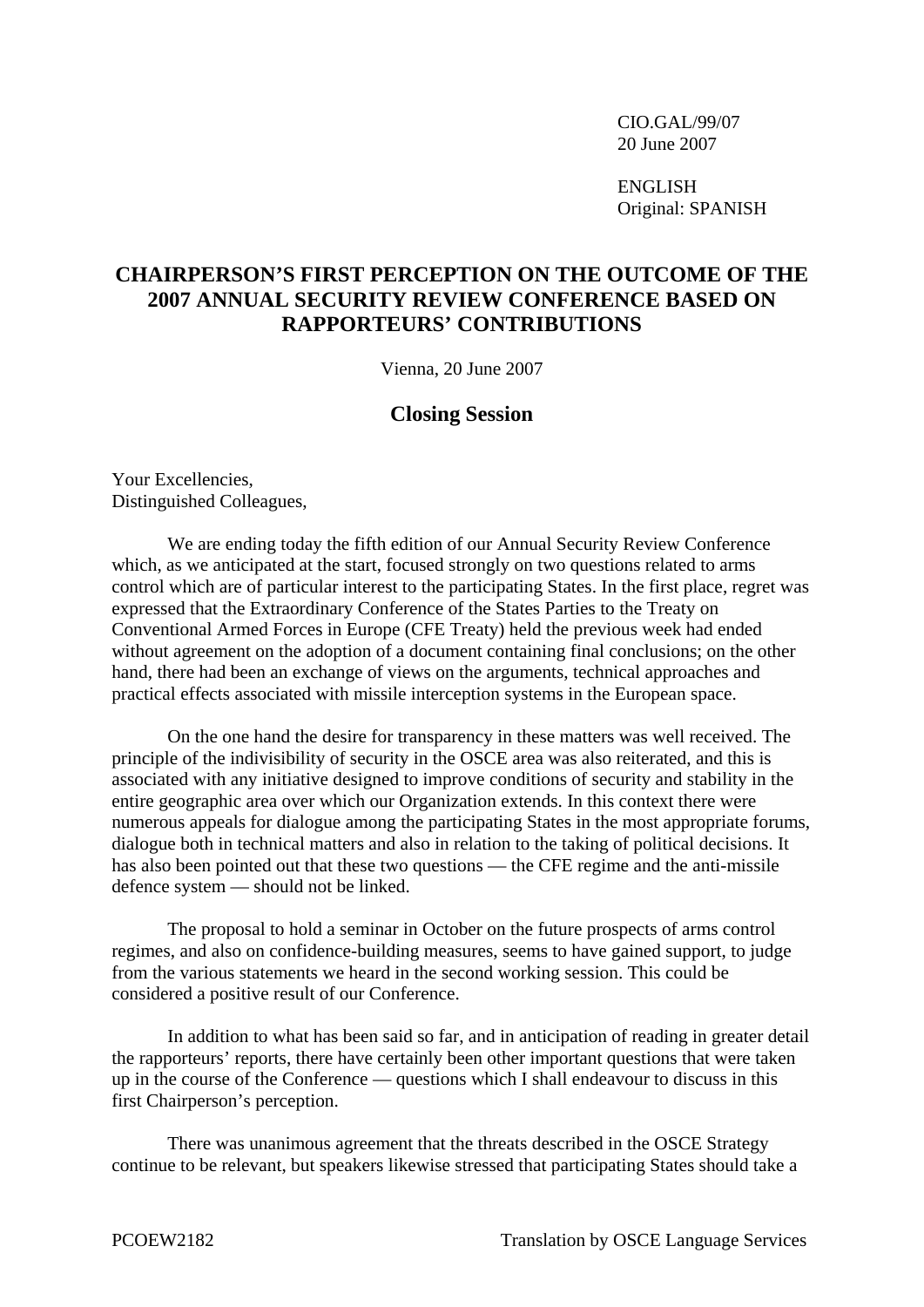firm stand on the need to make greater efforts in combating criminal activities — and here I am referring in particular to the struggle against drug trafficking, eradication of hatred and the special attention required to combat challenges in the energy sphere and in economic matters generally. As far as the prevention and combating of terrorism is concerned, it was pointed out that the instability generated in uncontrolled territories can give rise to terrorist activities and organized crime — things which make the resolution of long-term conflicts that much more difficult. We have also heard an analysis of possible gaps in the Strategy, relating in particular to the struggle against terrorism and border security. It was pointed out that in the context of the fight against terrorism it is essential to pay attention not only to land frontiers but also to the sea and sky. Likewise, the need to continue giving special consideration to the victims of terrorism has been recognized, as has the need to work on a definition of that concept. At all events, an appeal has been made to all participating States to sign and apply all conventions and protocols of the United Nations relating to prevention and combating of terrorism and also to respect human rights in this area.

 The debate on the politico-military dimension was carried on with special fervour, in addition to the points I have already referred to. The importance for the Forum for Security Co-operation of the dialogue on security was once again stressed and an appeal was made to improve the agenda in this area; what is possibly even more important, it was emphasized that we should step up our discussions on various proposals relating to confidence-building measures which were put on the table but which some feel have become "frozen" recently. Some delegations showed an inclination to discuss improvements in the Vienna Document 1999 and the Code of Conduct since the new challenges confronting us at the present time do not seem to be covered by those political instruments. It was also suggested that it might be appropriate to launch discussions on a new generation of confidence- and security-building measures. This is a matter of particular importance for those participating States which do not belong to organizations such as NATO or other international bodies of a politico-military nature.

 In the third and final section of this first analysis of the discussions held during the Conference, I should like to stress the necessity defended by various delegations and speakers of consolidating effective multilateralism within the OSCE and effective synergy in our co-operative relationships with other international organizations as regards early warning, conflict prevention and resolution, and also the rehabilitation phase. In the same context stress has been laid on the need for all interested parties to display the most earnest political will in freeing the OSCE area from such conflicts as still persist. It has become plain that only a coherent focus taking into account the multi-dimensional character of the conflicts can help us to meet the challenge which such conflicts represent for the participating States. Similarly, respect for the principles of sovereignty and territorial integrity was invoked on various occasions during the third working session.

 In conclusion, I may say that this fifth edition of the Annual Security Review Conference took a somewhat different tack from its predecessors; it may have disappointed some, but it may have been useful to others in giving them an opportunity to exchange points of view and information of great importance for security. However, our Chairmanship believes that for all practical purposes we have succeeded in making the true concerns of participating States more transparent. The delegations present here have, on various occasions, spoken of the crucial role of civil society in matters of conflict prevention.